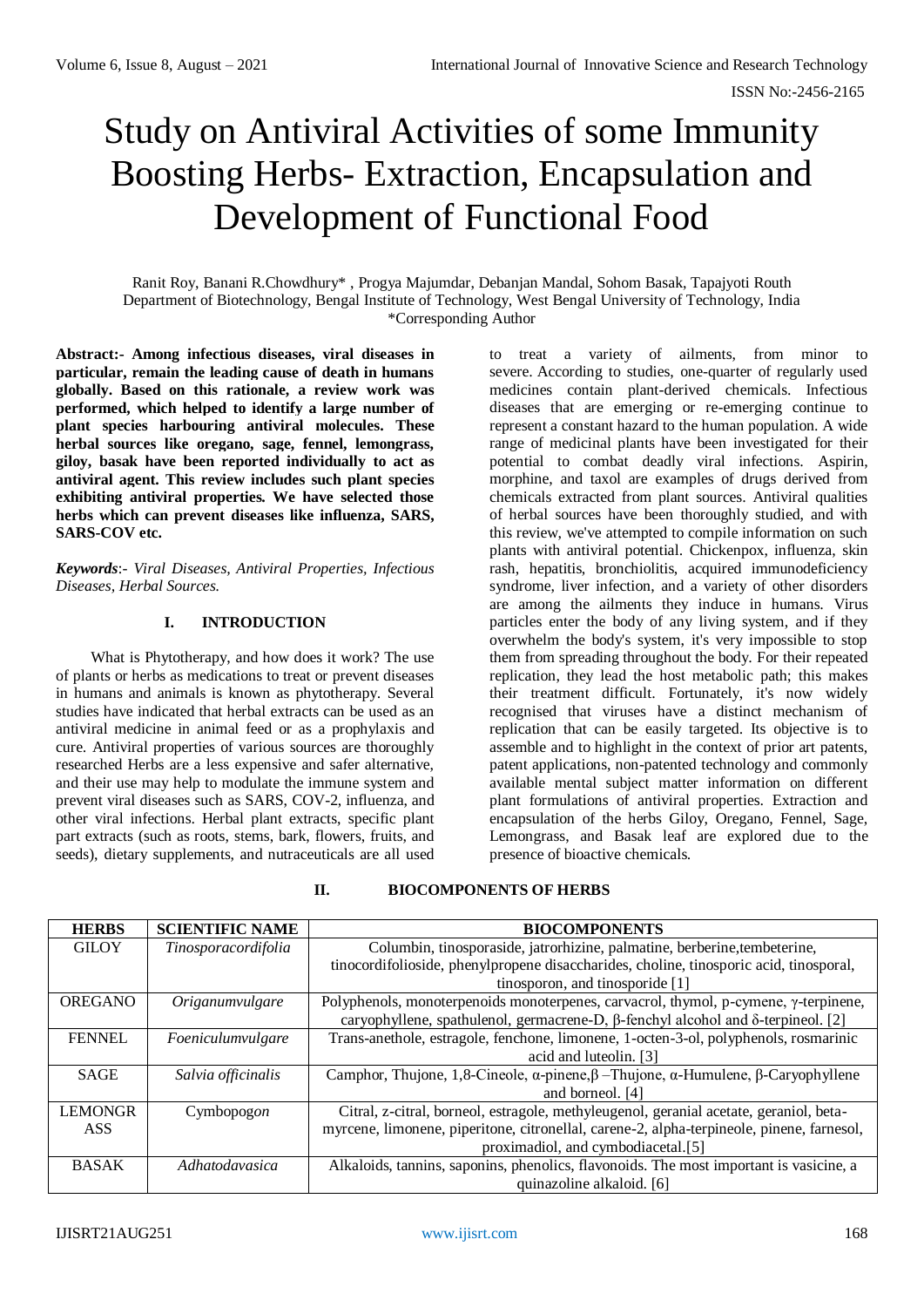#### **III. EXTRACTION PROCEDUREOF ANTIVIRAL HERBS**

#### *A. Procedure of extraction from Giloy*

First, 5 kilogramme of fresh Giloystem, about 1.6-2.0 cm thick, was sliced into pieces (Approx 1.5-2.0 inches length). These bits were then completely mashed and turned into a slimy paste. In a stainless steel vessel, the mass obtained was soaked overnight for 12 hours in 4 times of potable water. The bulk was extensively macerated in water with hands for about an hour the next morning, then filtered slowly through a clean cotton cloth folded four times. The liquid was left undisturbed for four hours before the supernatant liquid was carefully sucked out. The white and smooth starchy residue that fell at the bottom was collected into an SS tray, air-dried under a running fan, and kept in sterile dry airtight glass jars.[7]

Preliminary phytochemical analysis of Tinosporacordifoliastem's 50 percent ethanolic extract revealed alkaloids, amino acids, resins, flavonoids, phytosterols, saponins, steroids, tannins, terpenoids, and reducing sugars. Hexane, chloroform, ethyl acetate, and butanol were used to fractionate the dried 50 percent ethanolic extract. The bioactivity of all the fractions was then determined, and the bioactive fraction was further sub fractionated using a TLC plate.

# *B. Procedure of extraction from Oregano*

Oregano extracts have been created using a range of extraction procedures, resulting in a variety of extracts with varying phytochemical compositions. The principal components to be luteolin  $7$ -O-glucoside  $(20.88\%)$ , rosmarinic acid (14.62%), luteolinO-glucuronide (12.48%), and apigenin-7-O-glucuronide (12.48%) in a hydroalcoholic extract where the ratio of methanol and water is 80:20. (5.78 percent ). Carvacrol, linalyl acetate, thymol, and cissabinene hydrate are among the primary phytochemicals found here.

Using 2-L steam distillation equipment, oregano essential oil is extracted using the classic steam distillation method. 1.25 minutes, 2.5 minutes, 5 minutes, 10 minutes, 20 minutes, 40 minutes, 80 minutes, 160 minutes, 240 minutes, and 360 minutes were tested in three duplicates. The DTs were calculated from the start of the distillation, when the first drop of essential oil was deposited, until the end, when the heating was switched off, the vapour pressure was lowered, and the Florentine jar (a separator) was withdrawn from the apparatus. The oil was weighed on an analytical balance and stored at  $-5$  degrees Celsius until analysis. The oil yield was determined based on 100 g of dried oregano leaves yielding 1 g of oil. [8]

# *C. Procedure of extraction from Sage*

The ability of the extracts to scavenge the free radical DPPH (1,1-diphenyl-2-picrylhydrazyl) in vitro was determined. To determine the effectiveness of the extraction of antioxidative compounds from sage (Salvia officinalis L.) by pressurized hot water extraction, ultra sonication-assisted methanol extraction, hydro distillation, and maceration with

70% ethanol. The most effective extraction method was found to be pressurized hot water extraction, followed by 70 percent ethanol maceration, hydro distillation, and ultra sonication-assisted methanol extraction. In addition to the whole extract, rosmarinic and carnosic acids, as well as carnosol and methyl carnosate, were studied in depth. Reversed-phase high-performance liquid chromatography was used to examine the extracts (RP-HPLC). The identification of chemicals was validated by combining RP-HPLC with electrospray ionisation and mass spectrometry.[9]

# *D. Procedure of extraction from Fennel*

To determine the yield, composition, and organoleptic properties of the extract, ground fennel seeds were extracted with supercritical CO2 (SC-CO2) at a flow rate of 0.2 kg CO2/h under varying extraction conditions. The extracted fennel seed oil was compared to fennel seed oil obtained using hydro distillation. Trans-anethole (68.6–75.0 percent ) and (62.0 percent ), methyl chavicol (5.09–9.10 percent ) and (4.90 percent ), fenchone (8.40–14.7 percent ) and (20.3 percent ) were the main components in the SC-CO2 extracts and hydro distilled oil, respectively. The optimal SC-CO2extraction conditions for the selected herb material (high percentage of trans-anethole, with significant content of fenchone and reduced content of methyl chavicol and coextracted cuticular waxes) were found to be: pressure, 100 bar; temperature, 40°C; extraction time, 120 min, with pressure varying from 80 to 150 bar and temperature varying from 40° to 57°C. Hydro distilled oil had a less pronounced fennel seed aroma than SC-CO2 extracts, according to organoleptic studies. [10]

# *E. Procedure of extraction from Lemongrass:-*

Steam distillation is used to obtain lemongrass oil. Oil recovery from grass takes roughly four hours and ranges from 0.5 to 0.8 percent. In this approach, 150 grammes of fresh lemongrass were placed in a 1 litre round bottom flask with 250 millilitres of water. The flask was heated and equipped with a rubber stopper connected to the condenser. During the condenser, water at 0°C flowed counter-currently to condense the ensuring steam. When the water temperature hit 100°C, the lemongrass began to boil, releasing the essential oil. The lemongrass essential oil produced from the leaf combined with the water vapour when the lemongrass was cooked.

During the condenser, both flowed through, and the vapour was condensed into a liquid. Cooling was made possible with the use of an ice block, and volatilization of the essential oil was avoided. A 500ml beaker was used to collect the condensate, which was then placed into a separating funnel. Two layers of oil and water resulted as a result of this process. The separating funnel's faucet was opened to instantly drain the water through the oil, which was collected in a stoppered bottle. To prevent the essential oil from evaporating, the bottle was tightly capped. [11]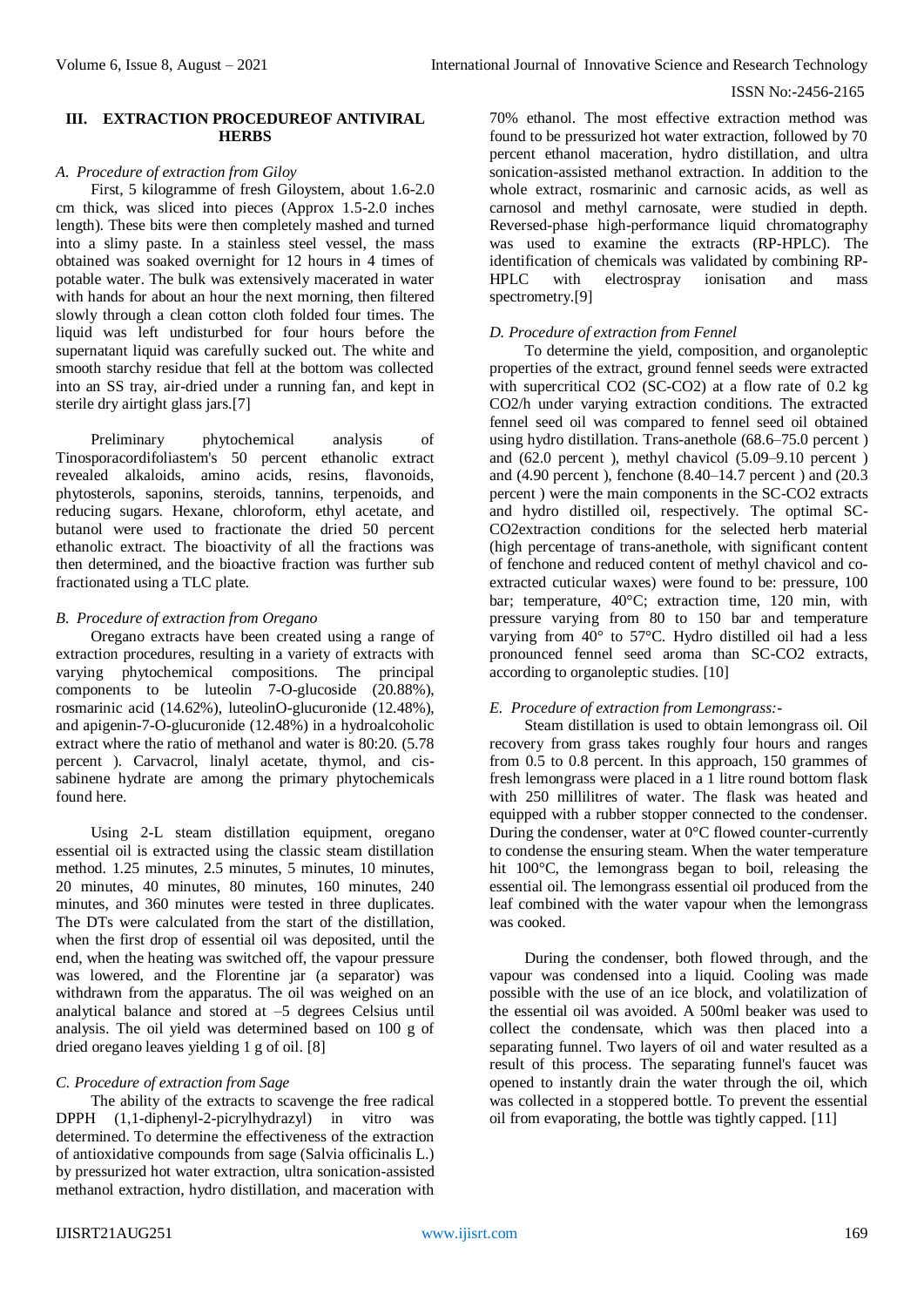#### *F. Procedure of extraction from Basak Leaf*

The alcohol extract from herbal basak tea contains 0.67 percent crude alkaloids, according to the analytical data, and the isolated tracheal chain experiment with this extract revealed a minor relaxation effect when compared to the usual histamine medication. The crude alkaloids and other extracts (petroleum ether extract, alcohol extract, and hot water extract) demonstrated modest inhibition against various bacteria in varying degrees.

Fresh Adhatodavasica (basak) leaves weighing 2.0 kg were harvested, cleaned, and chopped into little pieces. Blending then caused it to burst. At a temperature of 30 - 32°C, the blended leaves were left to ferment in a thick layer for 18 hours. After fermentation, the material was sprayed on trays and dried for 4 to 6 hours using air circulation. To improve the surface area of the partially dried tea, it was crushed into small particles and dried for 4 hours in a hot air dryer at 65-70°C. The final weight was 712 grams. [12]

# **IV. ENCAPSULATION METHODS OF HERBS**

#### *A. Encapsulation procedure of Oregano*

Oregano essential oil (OEO) was encapsulated in chitosan nanoparticles in this work using a two-step technique that included an oil-in-water emulsion and ionic gelation of chitosan with sodium tripolyphosphate (TPP). Fourier transform infrared (FT-IR) spectroscopy, UV–vis spectrophotometry, thermogravimetric analysis (TGA), and X-ray diffraction (XRD) techniques were used to demonstrate the efficacy of OEO encapsulation. Scanning electron microscopy (SEM) and atomic force microscopy revealed that the nanoparticles had a consistent distribution and a spherical form with a size range of 40–80 nm (AFM). When the initial OEO concentration was  $0.1-0.8$  g/g chitosan, the encapsulation efficiency (EE) and loading capacity (LC) of OEO-loaded chitosan nanoparticles were around 21–47 percent and 3–8%, respectively, as evaluated by TGA method. In vitro release experiments revealed a burst action followed by a gradual release of the medication. [13]

# *B. Encapsulation procedure of Fennel*

The current work investigates the freeze-drying method for encapsulating fennel oleoresin using binary and ternary mixes of Gum Arabic (GA) mixed with modified starch, maltodextrin, and chitosan. The capacity of the final combinations to encapsulate the principal constituents of fennel oleoresin was assessed based on their microencapsulating efficiency and storage stability. The encapsulating mixture with the most storage stability, microencapsulating efficiency (74.88%), and redispersibility (2.744m) was created by partially replacing Gum Arabic with modified starch. The features of the initially generated emulsions (emulsion mean diameter and stability) influenced the moisture content and redispersibility of the freeze-dried final products. Fennel oleoresin components (fenchone, estragole, trans-anethole, and D-limonene) were encapsulated and protected by GA in mixes throughout storage. [14]

#### *C. Encapsulation procedure of Lemongrass*

Known for its broad spectrum of antimicrobial activity, essential oil lemongrass (Cymbopogoncitratus) has been microencapsulated by simple co-operation. Crossinked with glutaraldehyde as the wall shaping polymer was polyvinyl alcohol (PVA, 78.000 Da and 88 mol percent hydrolysis degree). The effect of the microcapsule stirring rate and fraction of oil volume has been evaluated. In order to prevent microcapsule agglomeration during process, sodium dodecyl sulphate (SDS) and polyvinyl pyrrolidone were tested. Microcapsules ranging in size from 10 to 250 m were developed depending on the testing conditions. When SDS was employed at 0.03 wt. percent, microcapsules without agglomeration were obtained. The composition of the encapsulated oil and its antimicrobial characteristics were determined, showing that the microencapsulation process did not deteriorate the encapsulated essential oil. [15]

# *D. Encapsulation procedure of Basak*

The principal active ingredient of Adhatodavasica, an Indian traditional plant, is Vasicine, an aquinazolinealkaloid that has antiasthma properties in the treatment of asthma condition. The goal of this study is to see if the pyrroloquinazoline alkaloid vasicine can be retained in Adhatodavasica raw herb and formulations after microencapsulation and extrusion using a high-performance liquid chromatography technology. When compared to the initial vasicine content of hot air-dried Adhatodavasica leaf powder, the higher retention, 73.18 percent, of vasicine in gum acacia encapsulated Adhatodavasica leaf powder was found (378 ppm). In maltodextrin encapsulated, gum acacia encapsulated and extruded, raw herb spray dried, and raw herb extruded, the retention percentages of vasicine were determined to be 69.57 percent, 64.72 percent, 49.50 percent, and 44.24 percent, respectively. This research will aid functional food product makers in utilising microencapsulated Adhatodavasica leaf powder in their formulations to withstand high temperatures and pressure.[16]

# *E. Encapsulation procedure of Sage*

Shoot tips from Salvia officinalis shoot cultures were encapsulated in 2 percent or 3 percent (w/v) sodium alginate and complexed with 50 mM calcium chloride. The synthetic seeds were cultivated for 6 weeks on half-strength MS medium supplemented with indole-3-acetic acid (0.1 mg/l) and solidified with 0.7 percent agar, either immediately or after 6, 12, or 24 weeks of storage at  $4^{\circ}$  C. The quantities of sodium alginate and additives in the gel matrix (sucrose, gibberellic acid, MS nutritional medium), as well as the time of storage, influenced the frequency of shoot and root emergence from encapsulated shoot tips. With shoot tips encapsulated with 2 percent sodium alginate containing 1.5 percent sucrose and 0.5 mg/l gibberellic acid, the frequency of shoot and root induction of non-stored synthetic seeds was highest (GA3). When shoot tips were encapsulated in 3 percent alginate with 1/3 MS medium, sucrose (1.5 percent), and GA3 (0.25 mg/l), they retained their viability and ability to form shoots even after 24 weeks of storage. With storage time, root formation tends to diminish. In the greenhouse,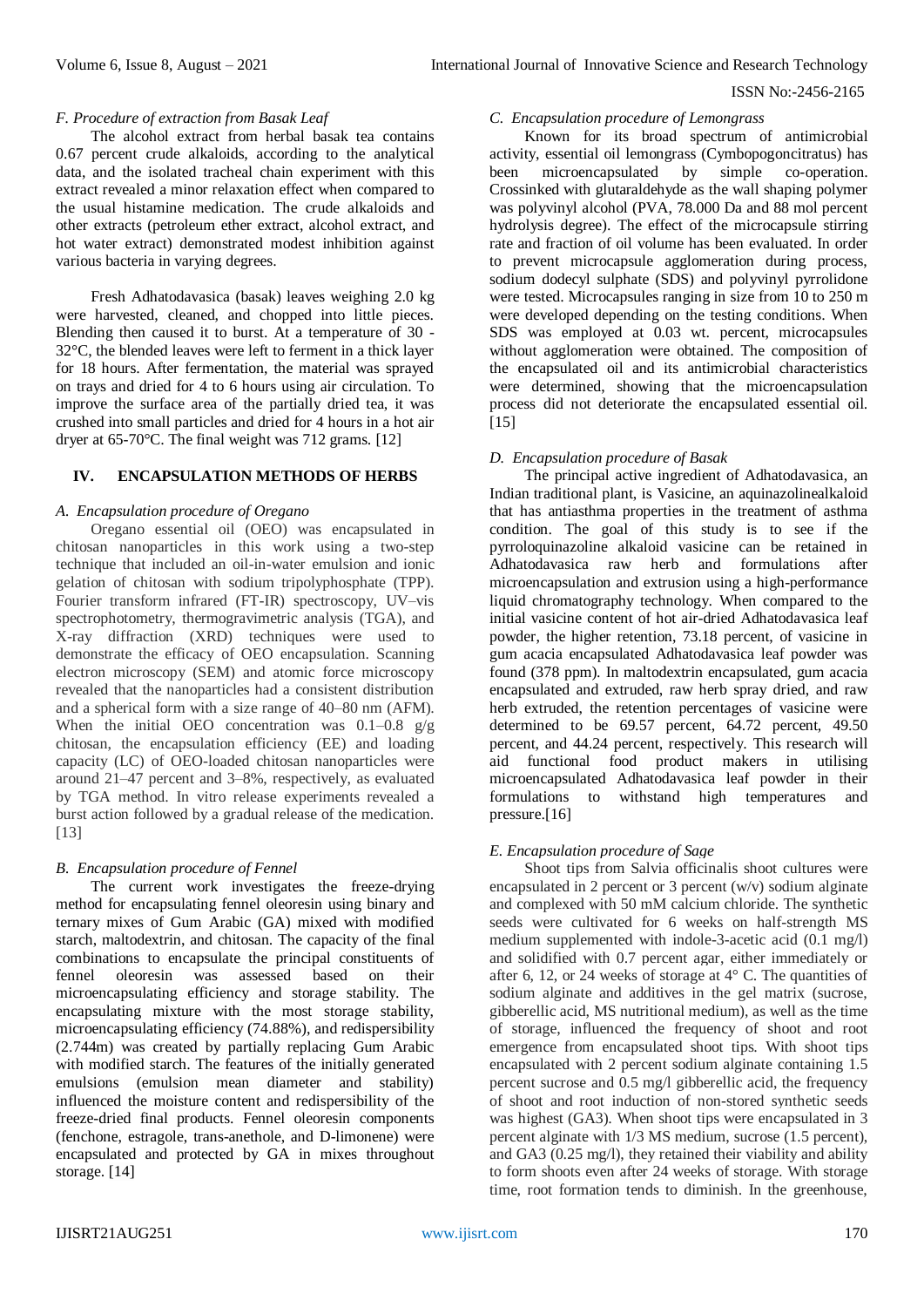90% of the plantlets formed from saved and non-stored synthetic seeds survived and developed into phenotypically normal plants. [17]

# *F. Encapsulation procedure of Giloy*

Tinosporacordifolia (Willd.) has been nanoencapsulated utilising poly (D, L-lactide) nanoparticles in this review. Alkaloids with nitrogen heterocycles, such as tropane alkaloids, thiazole, piperidines, and pyridine derivatives; nonisoprene indole alkaloids; and pseudoalkaloids with antidiabetic properties are the principal chemical constituents reported from this shrub. The nanoparticles (NPs) were made utilising a biodegradable poly(D,L-lactide) (PLA) polymer and a solvent evaporation process. Spectroscopic techniques, X-ray diffraction, and scanning electron microscopy were used to analyse the NPs. The NPs' release profile and trapping efficiency are investigated. Furthermore, the synthesised NPs were tested for inhibitory activity in order to determine their antidiabetic potential, and the results were compared using docking analysis. The TC extract was loaded to PLA NPs using the solvent evaporation technique in this investigation. The synthesis of NPs is sonicated at 40 percent amplitude for 30 seconds to get a yield of 48 percent.

The loading efficiency for 5 mg was found to be 76.21 percent, and for 10 mg, it was found to be 58.10 percent. Controlled release was seen up to 8 hours, and 70 percent of the TC was released after 40 hours. The release kinetics were shown to be highly correlated with Higuchi kinetics. The maximal inhibitory percentage of TC-loaded PLA NPs was determined to be 92.59 0.854, indicating that they may have diabetes-related action.

The interactions between the chemicals, fentanyl, and cholic acid, revealed that the greatest binding energies of 6.09 and 6.4 have the ability to activate the insulin receptor. [18]

# **V. FUNCTIONAL FOODS**

Functional foods are foods that have a potentially positive effect on health beyond basic nutrition. Proponents of functional foods say they promote optimal health and help reduce the risk of disease.



# *A. OREGANO*

The effect of adding oregano to the formulation was examined at 1, 2, 3 and 4 percent in order to generate herbal antioxidant enriched bread of good bakedness, texture, nutrition and sensory properties. A high level of crude fibre  $(17.43%)$ , total phenol content  $(87.80 \text{ GAÉ}/100 \text{g DW})$  and antioxidant activity (84.80%), all of which support their functionality as foods, were found to occur in Oregano. As the oregano levels increased, the baking absorption and specific volume of the bread increased. A 2% oregano level of the bread was chosen as the best from a sensory point of view. The overall phenolic content (TPC) and radical activity of oregano bread were high in both (RSA). The data revealed that oregano can be added to bread at a concentration of up to 2% without substantial changes in bakery, sensory properties and longer shelf lives.

## *EFFECT OF OREGANO ON DOUGH AND BREAD QUALITY*

The oregano has been bought on the local market and dried, ground, put in sterile plastic bags for 1 minute at 915 MHz. The oregano is dried. Bread production was carried on the local market with wheat flour, yeast, salt, sugar, and other ingredients. 100 grammes of flour, compressed yeast, compressed yeast, 2 g of sucrose, shortened bakery, 1.0 g of salt/NaCl, bromated Optimum water, 1 ppm of potassium. Dough was produced with a 45-minute baking schedule, 25 seconds mixing, 20 minutes recovery time, three-minute plate-moulding time, 55 minutes of testing time (86 degrees F, 75 degrees RH) and 25 minutes of baking time (450 degrees F), respectively. The development time for dough increased from 2 minutes to 4 minutes, with the incorporation of 1% oregano, and 4% oregano. The stability of the dough decreased up to a 3% oregano level in the mix. With integration levels increased between 1 and 4 percent, the mixing tolerance index was dramatically reduced from 70 to 45 BU. This showed that oregano was added to the bread and softened the pasta. [19]

# *B. FENNEL*

Fennel is an aromatic plant belonging to the family of Apiaceae and is one of the oldest cultivated medicinal plants in the world. Fennel seeds are economically extremely valuable, as they are used often in the pharmaceutical, food, cosmetic, and healthcare sectors. Fenoline seeds all contain rich dietary fibres, proteins, vitamins, sterols and phenolic materials.

# *EFFECT OF FENNEL (FOENICULUM VULGARE L.) ADDITION ON PROTEIN BREAD QUALITY:*

Seeds of fennel were first mined. Protein bread was then produced using technology. In order to determine the impact of fennel seeds and cakes on protein bread quality and the chemical composition, fennel seeds and fennel cakes were added at 2%, 4% and 6% of the total wheat flour. At minimum speed for five  $\pm$  1 min, all ingredients were mixed with a BEAR Varimixe dough mixer. A dough sample was fermented for 25 min at a temperature of  $36 \pm 2^{\circ}$ C. Baked for 20 min at a temperature of 200±5°C and 2 hours cooked at a room temperature of 22±2°C, the samples were baked in a rotating convective oven. Humidity of the control sample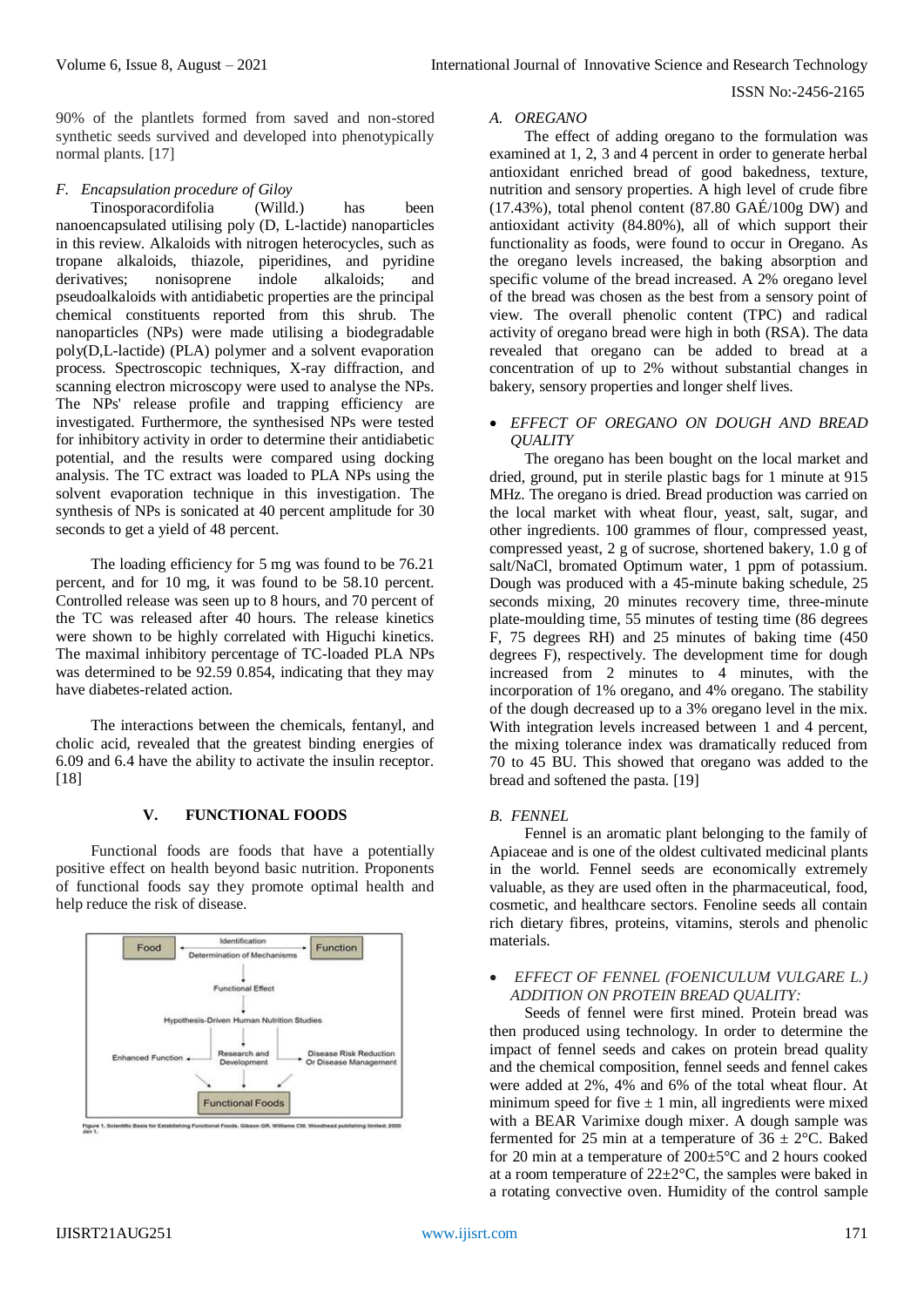was  $44.99 \pm 0.23\%$ . Moisture ranges in fennel-fortified specimens were between  $50.30 \pm 0.09$  and  $50.85 \pm 1.15$ %; in fennel-fortified specimens  $48.23 \pm 0.92$  to  $49.11 \pm 0.43$ percent. [20]

#### *C. LEMON GRASS*

Lemon grass is commonly used in Asian cuisine because of its lemon and citrus flavour. Aromatherapy is also used in this plan to decrease stress, pain, etc. and to increase mood. Lemon grass is used as a foundation for a popular tropical drink. It is known as "Takrai" in Thailand because of its widespread use in Thai kitchens. It is often used in the west for seafood curries, marinades and soup; Vietnamese salads have been added. A cup of lemongrass tea reduces fever every four hours.

#### *PROCESS OF MAKING TAKRAI*

*Ingredients to make takrai:* 4 cups water, 2 stalks lemon grass, 2 pandan leaves, sugar or other sweetener, to taste

*Process:* Cut the pandanic leaves and lemon and then add to the boiling water. Allow to cook until the water has or is scented with a light green colour.

Take tea and sweeter to taste. Serve fully warm or cool and serve on ice cold [21]

#### *D. BASAK*

Basak is known for its medicinal properties, especially when it comes to the treatment of bronchitis in indigenous medicine. Basak leaves, bark, root bark, fruits, and flowers can remove intestinal parasites. The plant is all treated with Basak, calves, chronic bronchitis, and asthma. For this, root and bark decoction may be administered for 3 days at doses of 30 grams twice or three times a day. Its fresh leaf juice can also be taken three times a day for a few days in doses of a tea cuchar. In the early stage of bronchitis, Basak provides constant relief, especially when the sputum is thick and adhesive. It liquefies and eases removal of sputum.

### *PROCESS OF MAKING BASAK JUICE*

Swarasa is known as the juice of basak. For dry leaves, the leaves were dried in a 55°C hot air oven, where required, pumped up to 40 mesh, and stored in containers that were airtight. The conventional acid basic extractor method in vasicine was isolated from the A. vasica leaf and followed by column chromatography using silica gel. 100 g fresh sheets were shredded into a fine paste in a stone engine. It was taken and hand-pressed in four layers of muslin to remove juice. One hundred grammes of fresh leaves have been mixed and filtered with 100 ml of water in a blender to remove the juice from the muslin towel in four layers. Finally, the juice was made by a dry leaf powder. [22]

# *E. SAGE*

Sage is an omnipresent spice used in a wide range of dishes. Extracts from two separate sage species (Salvia officinalis and Salvia Lavandula folia) appear to be improved in learning, memory and processing of information by four months for persons with mild to severe Alzheimer's disease. The intake of a single dose of common

sage (Salvia officinalis) or Spanish sage (Salvia Lavandula filia) in healthy individuals improves alertness and care. These wise species seem to increase alertness, but not attention or memory if used as an aromatherapy. [23]

# *PROCESS OF MAKING SAGE OIL*

#### *Ingredients*

2 cups cooking oil, 2 cups lightly packed sage leaves, Large glass jar with tight fitting lid Presentation bottle or oil dispenser, 30 black peppercorns (whole)

#### *Method:*

Wash and dry the salute leaves before they are put into a tightly fitting large glass jar. Then Toss, slightly crushed, in about 20 pepper-grains. Then Heat the oil. Fill the pot with oil halfway. Ensure it is sufficient to cover the leaf completely. Massage the leaves in the oil with a mixing spoon until completely immersed in them.

Allow the oil to fully cool before the lid is secured. Hold the jar in a cold, dark place for two to three weeks. Test the mixture after two weeks to see whether it is good enough. It is expected to take up to 3 weeks. Shake the jar 3 or 4 times a week during the infusion process. Insert the oil into the final container by using a fine mesh strainer for 10 extra pepper grains after 2 (or 3) weeks.

# *F. GILOY:*

Medicinal plant Ayurvedic Tinosporacordifolia distributes throughout the subcontinents in India and China. The entire plant in the folk Ayurvedic medicine system is used alone and in conjunction with other plants. In research over the past four decades the isolation of various compounds such as alkali, sesquiterpenoids, diterpenoids, phenolics, steroids, the aliphatic and polysaccharides have been intrigued by the wide variety of pharmacological properties, including the commercial value of T. cordifolia. Although pharmacological activities on T. cordifolia extracts and compounds have been studied both in vitro and in vivo, only few methods have been investigated and further development is required. The pharmacological activities of compounds and different T. cordifolia extracts are stressed in this review and the activities of marketed products, and the relevance of phytochemicals and the standardisation of the product on the market for medicinal use are demonstrated. [24]

# *PROCESS OF MAKING GILOY JUICE:*

#### *Ingredients:*

2 cups of water, 1 tbspDry Giloy Powder, ½ tsp of Turmeric powder, 10-12 pcs of mint leaves, 1 small Cinnamon stick, 1 tsp of Black pepper powder, 1/2 inch of Ginger (grated), 1/2 tbsp of honey.

# *Method:*

Pepper and turmeric will be added to a vessel of boiling water. Cook and add giloy powder and rub a minute with rasped ginger and cinnamon. Let it boil and cover for a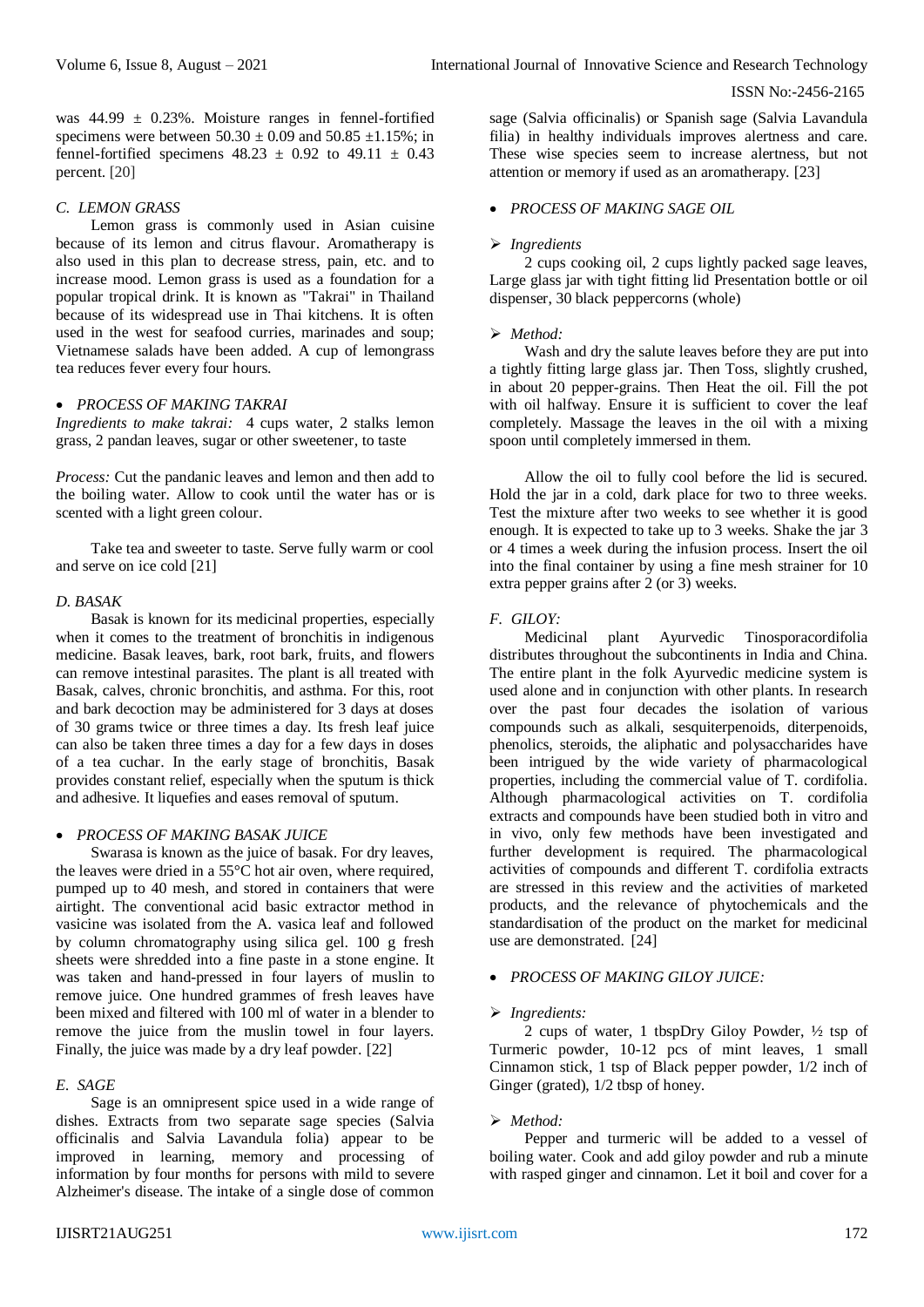minute in low flame. Remove and cool for a while with mint and honey.

# **VI. ANTIVIRAL ACTIVITIES**

# *A. OREGANO*

Oregano has an impressive medicinal quality in the mint family, a well-known herb. The antiviral characteristics of their compounds, including carvacrol.

In a test tube study, both oregano oil and isolated carvacrol have reduced the activity of the murine norovirus (MNV) within 15 min.

Highly infectious MNV is the main cause of stomach influenza in humans. It is very similar to the human norovirus and used by scientists as it is notoriously difficult to grow human norovirus in laboratory environments. Carvacrol and oregano have also been reported to be shown their antiviral activities in an anti-herpes simplex virus (HSV-1) and rotavirus, common causes for diarrhoea in infants or infants and in respiratory syncytial virus (RSV). [25]

# *B. FENNEL*

Fennel is an aromatic spawning plant able to fight some viruses.

A study of the test pipe showed that herpes and parainfluenza-3 viruses (PI-3) had a strong antiviral effect causing cattle's respiratory infections. The major component of essential fennel oil, trans-anethole has demonstrated a strong antivirus effects against herpes virus. Fennel may also boost immune systems and reduce inflammation, which, according to animal research, can also help combat viral infections. [26]

# *C. LEMON GRASS*

The chemistry of an essential oil derived from Egyptian lemongrass and antiviral activity (Cymbopogoncitratus) was investigated. The hydrocarbon and the oxygenated oil were divided into two fractions. The chemical composition of each fraction was investigated using GC and GC-MS. The results showed that the main hydrocarbon and oxygenated fractions were myrcene and citrale (92.8 and 92 percent , respectively, based on fraction weight). Total oil, its fractions and the major elements in each fraction (citral and myrcene) have been tested against the yellow bean mosaic potyvirus (BYMV) antiviral activity, which infects large beans. BYMV, followed by hydrocarbon, lemongrass and citrus, was most antifunctional and the oxygenated part caused least activity. Increased peroxidase activity in the hosts was positively linked to increased concentration of myrcene and resistance to viral infection. [27]

# *D. BASAK*

Adhatodavasica (L) is a shrub commonly known as the Malabar Nut Tree that grows throughout the Indian peninsula. The plant is used in the Indian Indigenous Medicines system and is a well-known sputum in Ayurvedic

and Unani medical systems. The leaves are used for the treatment of malaria, chronic fever, inherent bloating, leprosy and toxins. The plant proved abortive, antimicrobial and antimicrobial. The noticeable anti-fat and toxic effects on coastal larvae of the A. vasica leaves of raw extract have been shown. . The plant contains alkaloids like vasicine, vasicinone, deoxyvasicine and vasicol. Vitamin C, saponins, flavonoids, steroids and fatty acids are also components. Bronchodilatory, respiratory and uterine stimulant effects are reported to occur in the vasicine. Antimycobacterial activity was observed in vasicine acetate. A. vasica leaves have also been used as essential oils for ketones, terpens and phenoliques, which have anti-tumor, antioxidant, anti-aging, anti-phenol and sedative effects and contribute to their antimicrobial properties. The vasicine acetylated vasicine derived from A. vasica leaves is present in this communication for the antimicrobial antioxidant and anticancer effects. [28]

# *E. SAGE:*

Sage is an aromatic herb which is used for a long time to treat viral infections in traditional medicine. The antiviral properties are mainly attributed to compounds known in the leaves and stems of the plants as safficinolide and sage One. Research in the test tube shows that this herb could fight the Type 1 (HIV-1) human immunodeficiency virus that could lead to AIDS. In one study, the wise extract significantly inhibited HIV activity by preventing the infection by the virus. Field animals like horses, cows and pigs have also become infected with HSV-1 and Indiana vesiculovirus. [29]

# *F. GILOY:*

Menispermaceae family includes tinosporacordifolia. It can be found mainly in Asian provinces like India, Myanmar, Sri Lanka and China. The plant is often used as an important component in many traditional ayurvedic medicines. A common set of common conditions, such as jaundice, rheumatism, urinary disturbances, skin conditions, diabetes, anaemia, inflammation and allergical diseases, is treated by a parent medicine. The plant stem is very useful in treating helminthiasis, cardiovascular conditions, leprosy, rheumatoid arthritis, etc. It also promotes the immune system by increasing the resistance of the body to different infections and supports standard white blood cell structures, functions and levels. Tinosporacordifolia is derived from its various chemical components such as leaf, stem, root, plant, seed, etc. All the above mentioned pharmacological measures. Different classes of chemical components, of alkalis, glycosides, steroids, phenolics, aliphalic compounds, and polysaccharides are present in different parts of the plant, including the root and stem. All of these are well documented in the literature of phytochemistry. The pharmaceutical properties of small molecules in the interaction with the target protein are an important step in drug determination. For small phytoconstituents, several compounds extracted from Tinosporacordifolia had been selected. After proper virtual testing, the drug-like, pharmakokinetic, and lipophile characteristics of these phytoconstituents were evaluated and guidelines for identifying possible drug compounds were established. Following virtual screening via a molecular docking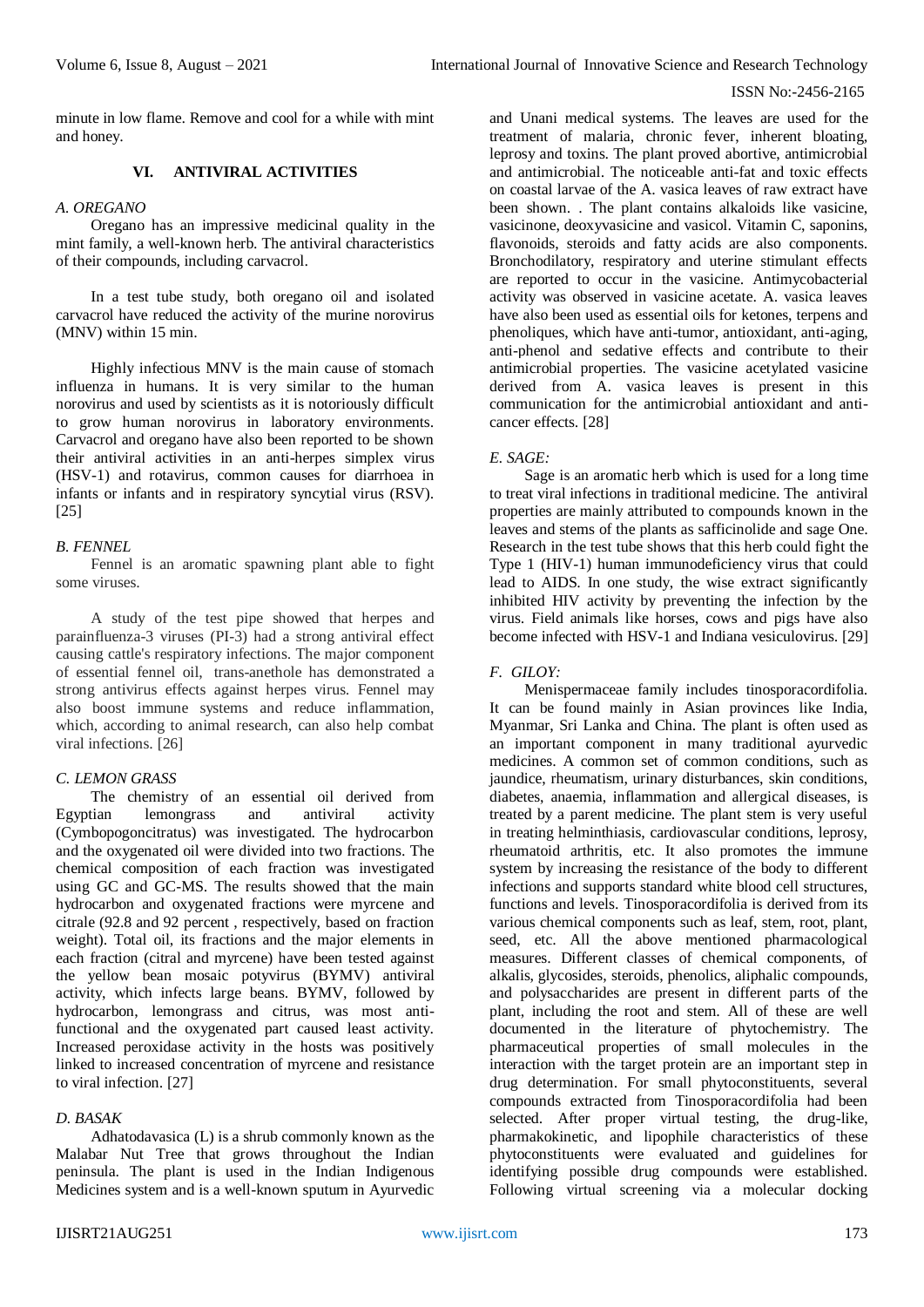mechanism we evaluated the potential inhibition properties of CoV-2. [30]

## **VII. TABLES**

*ANTIVIRAL EFFECTS FROM HERBS AGAINST SPECIFIC VIRUSES*

| <b>HERBS</b>          | <b>SOURCE</b>    | <b>VIRUSES</b>           |
|-----------------------|------------------|--------------------------|
| <b>GILOY</b>          | <b>STEM</b>      | $COV-2$ ,<br><b>SARS</b> |
| (Tinosporacordifolia) | <b>ROOT</b>      | <b>PROTEASE</b>          |
|                       |                  | <b>INHIBITOR FOR</b>     |
|                       |                  | <b>HIV</b>               |
|                       |                  | ANTICANCER,              |
|                       |                  | <b>ANTIVIRAL</b>         |
|                       |                  | INFECTIONS,              |
|                       |                  | <b>INFLAMMATION,</b>     |
|                       |                  | <b>ANTI DIABETES</b>     |
|                       |                  | [31][32]                 |
| <b>OREGANO</b>        | <b>ESSENTIAL</b> | immunodeficiency         |
| (Oreganumvulgare)     | OIL              | viruses (HIV and         |
|                       |                  | SIV), adenovirus 5       |
|                       |                  | $(ADV5)$ ,<br>Zika       |
|                       |                  | virus, and influenza     |
|                       |                  | (H1N1) virus [33]        |
| <b>FENNEL</b>         | OIL              | Prevent                  |
| (Foeniculumvulgare)   |                  | inflammation, anti-      |
|                       |                  | herpes<br>cancer,        |
|                       |                  | viruses<br>and           |
|                       |                  | parainfluenza type-      |
|                       |                  | 3 (PI-3) [34]            |
| <b>SAGE</b>           | <b>LEAF</b>      | Severe<br>acute          |
| (Salvia officinalis)  |                  | respiratory              |
|                       |                  | syndrome SARS            |
|                       |                  | COV-2 [35]               |
| <b>LEMONGRASS</b>     | <b>OIL</b>       | Human noroviruses        |
| (Cymbopogon)          |                  | feline<br>(NoV),         |
|                       |                  | calicivirus<br>(FCV),    |
|                       |                  | Tulane<br>virus,         |
|                       |                  | porcine sapovirus        |
|                       |                  | $[36]$                   |
| <b>BASAK LEAF</b>     | <b>LEAF</b>      | <b>INFLUENZA</b>         |
| (Adhatodavasica)      |                  | VIRUSES <sup>[37]</sup>  |

## **VIII. CONCLUSION**

Medicine from plants or herbs extraction is always a better way to treat diseases with comparatively very less side effects. We did a detailed study on the various antiviral characteristics snd functions of herbs which can be used to treat emerging Or re-emerging infectious diseases permanently. The herbs we studied included giloy, oregano, fennel, sage, lemongrass and basak. The procedure of extraction and encapsulation were studied very minutely so as to obtain the best results both in the functional foods and in the applied medicines. We studied the antiviral activities of the herbs in functional food very importantly keeping in mind the word : "Prevention is better than cure". We studied any and every process of improving food or diet by including the antiviral characteristics of the medicinal herbs

in daily life. We have also discussed the effects from each of the herbs and probable improvement scopes in this stream.

## **REFERENCES**

- [1]. [SohamSaha](https://www.ncbi.nlm.nih.gov/pubmed/?term=Saha%20S%5BAuthor%5D&cauthor=true&cauthor_uid=23661861) and [Shyamasree Ghosh,](https://www.ncbi.nlm.nih.gov/pubmed/?term=Ghosh%20S%5BAuthor%5D&cauthor=true&cauthor_uid=23661861) 2012 [AncSci](https://www.ncbi.nlm.nih.gov/pmc/articles/PMC3644751/)  [Life.](https://www.ncbi.nlm.nih.gov/pmc/articles/PMC3644751/) 2012 Apr-Jun; 31(4): 151–159. doi: [10.4103/0257-7941.107344,](https://dx.doi.org/10.4103%2F0257-7941.107344)
- [2]. [Bárbara Teixeira](https://pubmed.ncbi.nlm.nih.gov/?term=Teixeira+B&cauthor_id=23553824) [1,](https://pubmed.ncbi.nlm.nih.gov/23553824/#affiliation-1) [António Marques,](https://pubmed.ncbi.nlm.nih.gov/?term=Marques+A&cauthor_id=23553824) [Cristina](https://pubmed.ncbi.nlm.nih.gov/?term=Ramos+C&cauthor_id=23553824)  [Ramos,](https://pubmed.ncbi.nlm.nih.gov/?term=Ramos+C&cauthor_id=23553824) [Carmo Serrano,](https://pubmed.ncbi.nlm.nih.gov/?term=Serrano+C&cauthor_id=23553824) [Olívia Matos,](https://pubmed.ncbi.nlm.nih.gov/?term=Matos+O&cauthor_id=23553824) Nuno R<br>Neng, José M F Nogueira, Jorge Alexandre [Neng,](https://pubmed.ncbi.nlm.nih.gov/?term=Neng+NR&cauthor_id=23553824) [José M F Nogueira,](https://pubmed.ncbi.nlm.nih.gov/?term=Nogueira+JM&cauthor_id=23553824) Jorge [Saraiva,](https://pubmed.ncbi.nlm.nih.gov/?term=Saraiva+JA&cauthor_id=23553824) [Maria Leonor Nunes](https://pubmed.ncbi.nlm.nih.gov/?term=Nunes+ML&cauthor_id=23553824) Affiliations expandPMID: 23553824DOI: [10.1002/jsfa](https://doi.org/10.1002/jsfa.6089) [.6089,](https://doi.org/10.1002/jsfa.6089)
- [3]. [LiisaUusitalo](https://www.sciencedirect.com/science/article/abs/pii/S0308814615012558#!) [MaijaSalmenhaara](https://www.sciencedirect.com/science/article/abs/pii/S0308814615012558#!) [MerjaIsoniemi](https://www.sciencedirect.com/science/article/abs/pii/S0308814615012558#!) [AliciaGarcia-Alvarez](https://www.sciencedirect.com/science/article/abs/pii/S0308814615012558#!) [LluísSerra-Majem](https://www.sciencedirect.com/science/article/abs/pii/S0308814615012558#!) [LourdesRibas-Barba](https://www.sciencedirect.com/science/article/abs/pii/S0308814615012558#!) [PaulFinglas](https://www.sciencedirect.com/science/article/abs/pii/S0308814615012558#!) [JennyPlumb](https://www.sciencedirect.com/science/article/abs/pii/S0308814615012558#!) [PirkkoTuominen](https://www.sciencedirect.com/science/article/abs/pii/S0308814615012558#!) [KirstiSavela](https://www.sciencedirect.com/science/article/abs/pii/S0308814615012558#!) on behalf of th[ePlantLIBRA Project's Plant Food Supplement](https://www.sciencedirect.com/science/article/abs/pii/S0308814615012558#!)  [Consumer Survey](https://www.sciencedirect.com/science/article/abs/pii/S0308814615012558#!) and [ePlantLIBRA Database](https://www.sciencedirect.com/science/article/abs/pii/S0308814615012558#!) groups <https://doi.org/10.1016/j.foodchem.2015.08.057>
- [4]. [Martina Jakovljević,](https://www.researchgate.net/profile/Martina-Jakovljevic-2)Stela Jokic,Maja Molnar,Midhat Jasic, March 201[9Plants](https://www.researchgate.net/journal/Plants-2223-7747) 8(3):55DOI[:10.3390/plants8030055](http://dx.doi.org/10.3390/plants8030055)
- [5]. [Wahyu Widodo,](https://www.researchgate.net/profile/Wahyu-Widodo-8) Ahmad Wahyudi June 201[9IOP](https://www.researchgate.net/journal/IOP-Conference-Series-Materials-Science-and-Engineering-1757-899X) [Conference](https://www.researchgate.net/journal/IOP-Conference-Series-Materials-Science-and-Engineering-1757-899X) Series Materials Science and [Engineering](https://www.researchgate.net/journal/IOP-Conference-Series-Materials-Science-and-Engineering-1757-899X) 532:012018DO[I:10.1088/1757-](http://dx.doi.org/10.1088/1757-899X/532/1/012018) [899X/532/1/012018](http://dx.doi.org/10.1088/1757-899X/532/1/012018)
- [6]. AZIZ MOHAMMAD KHAN, SEEMA BHADAURIA, 14 September 2017, DOI: http://dx.doi.org/10.22159/ajpcr.2017.v10i12.21630
- [7]. 2nd ed. Part-1. New Delhi: Controller of Publications, Ministry of Health and Family Welfare, Govt. of India; 2003. The Ayurvedic Formulary of India; p. 560. [\[Google Scholar\]](https://scholar.google.com/scholar?q=The+Ayurvedic+Formulary+of+India+2003+2nd+ed+Part-1+New+Delhi+Controller+of+Publications,+Ministry+of+Health+and+Family+Welfare,+Govt.+of+India+560+)
- [8]. Nair RB, Nair KV, Nair AR, Nair CP (1992) Anti diabetic activity of amrithadichurnam. AncSci Life 12(1-2): 280-285. PubMed: [22556603.](http://www.ncbi.nlm.nih.gov/pubmed/22556603) [\[PMC free](https://www.ncbi.nlm.nih.gov/pmc/articles/PMC3336617/)  [article\]](https://www.ncbi.nlm.nih.gov/pmc/articles/PMC3336617/) [\[PubMed\]](https://www.ncbi.nlm.nih.gov/pubmed/22556603) [\[Google Scholar\]](https://scholar.google.com/scholar_lookup?journal=Anc+Sci+Life&title=Anti+diabetic+activity+of+amrithadi+churnam&author=RB+Nair&author=KV+Nair&author=AR+Nair&author=CP+Nair&volume=12&publication_year=1992&pages=280-285&pmid=22556603&) Atanassova, M. and N. Nedkov. 2004. Essential oil and medicinal crops. Kemeja Press, Sofia, Bulgaria.
- [9]. Ollanketo, M., Peltoketo, A., Hartonen, K. et al. Extraction of sage (Salvia officinalis L.) by pressurized hot water and conventional methods: antioxidant activity of the extracts. Eur Food Res Technol 215, 158–163 (2002). Juneja D., Shrivastava P. N., Guha M. K., and Saxena R. C. (2007) Preliminary Phytochemical Screening of Some Folklore Medicinal Plants. Phcog. Mag.
- [10]. [BiljanaDamjanović ŽikaLepojević](https://www.sciencedirect.com/science/article/abs/pii/S0308814604005679#!) [VladimirŽivković](https://www.sciencedirect.com/science/article/abs/pii/S0308814604005679#!) [AleksandarTolić](https://www.sciencedirect.com/science/article/abs/pii/S0308814604005679#!)
	- <https://doi.org/10.1016/j.foodchem.2004.07.019>
- [11]. Jagdish Reddy et al, May 5,2019, [https://www.agrifarming.in/lemongrass-oil-extraction](https://www.agrifarming.in/lemongrass-oil-extraction-methods-process)[methods-process](https://www.agrifarming.in/lemongrass-oil-extraction-methods-process)
- [12]. Ashish K.SarkerNovember 2009 [Bangladesh](https://www.researchgate.net/journal/Bangladesh-Journal-of-Scientific-and-Industrial-Research-0304-9809) Journal of [Scientific](https://www.researchgate.net/journal/Bangladesh-Journal-of-Scientific-and-Industrial-Research-0304-9809) and Industrial Research 44(2) DOI[:10.3329/bjsir.v44i2.3674](http://dx.doi.org/10.3329/bjsir.v44i2.3674)
- [13]. MojganZandi, [Carbohydrate Polymers,](https://www.sciencedirect.com/science/journal/01448617) [Volume 95,](https://www.sciencedirect.com/science/journal/01448617/95/1)  [Issue 1,](https://www.sciencedirect.com/science/journal/01448617/95/1) 5 June 2013, Pages 50-56, Department of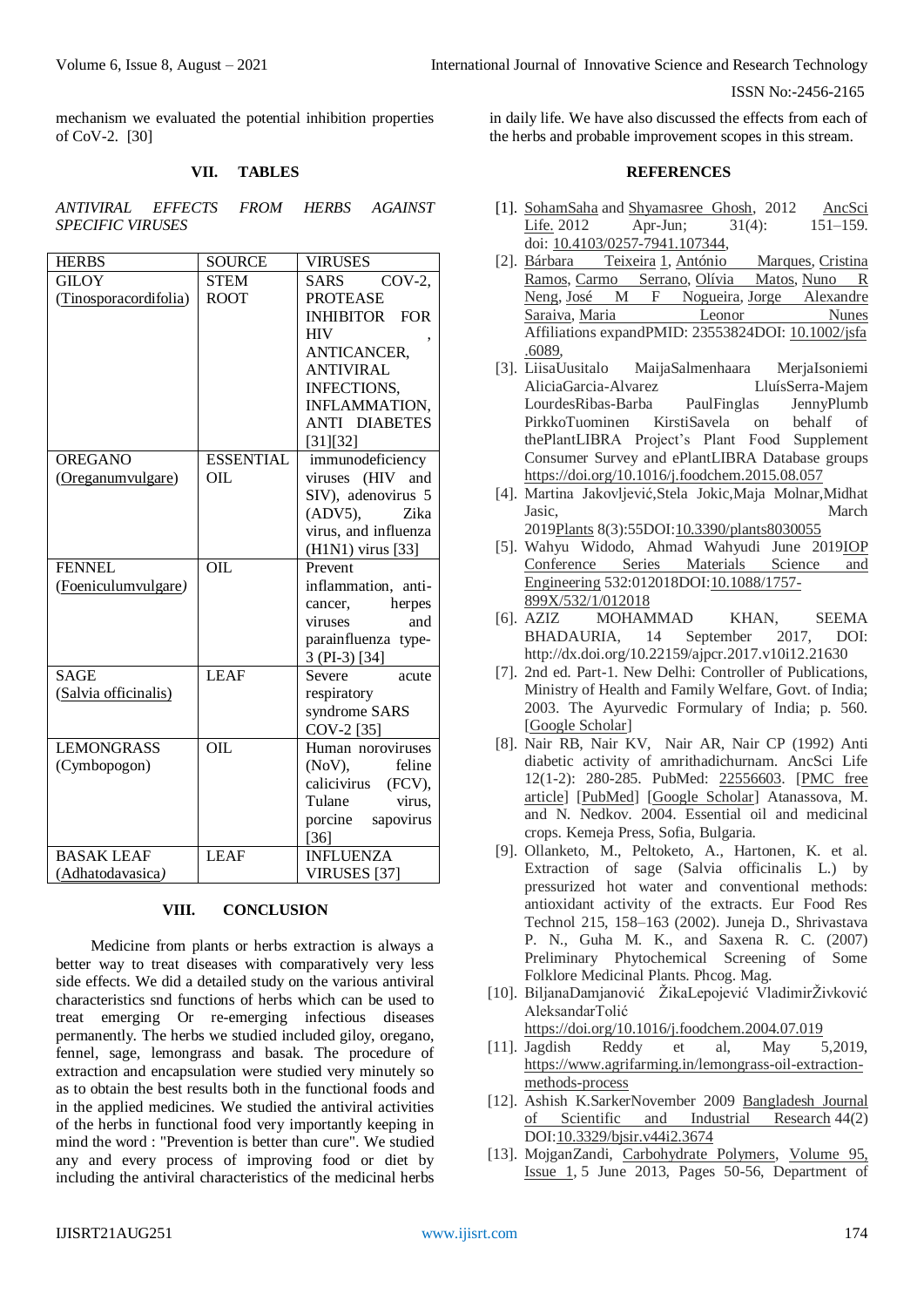Biomaterials, Iran Polymer and Petrochemical Institute, P.O. Box 14965/115, Tehran, Iran

- [14]. CharikleiaChranioti, [Constantina](https://www.researchgate.net/profile/Constantina-Tzia) Tzia April 201[4Food](https://www.researchgate.net/journal/Food-and-Bioprocess-Technology-1935-5149) and Bioprocess [Technology](https://www.researchgate.net/journal/Food-and-Bioprocess-Technology-1935-5149) 7(4)DOI[:10.1007/s11947-](http://dx.doi.org/10.1007/s11947-013-1074-z) [013-1074-z](http://dx.doi.org/10.1007/s11947-013-1074-z)
- [15]. BoštjanŠumiga, Faculty of Natural Sciences and Engineering, University of Ljubljana, 1000 Ljubljana, Slovenia 25 July 2019 9, 470; doi:10.3390/coatings9080470
- [16]. K. Srinivasan and C. Sivasubramanian Volume 4, Issue 05, 948-957 [https://www.wjpps.com/Wjpps\\_controller/abstract\\_id/](https://www.wjpps.com/Wjpps_controller/abstract_id/3071) [3071](https://www.wjpps.com/Wjpps_controller/abstract_id/3071)
- [17]. Izabela Grzegorczyk-Karolak, Halina [Wysokińska](https://www.researchgate.net/profile/Halina-Wysokinska) January 2011Acta biologica [Cracoviensia.](https://www.researchgate.net/journal/Acta-biologica-Cracoviensia-Series-botanica-1898-0295) Series [botanica](https://www.researchgate.net/journal/Acta-biologica-Cracoviensia-Series-botanica-1898-0295) 53(1):80-85 DO[I:10.2478/v10182-011-0011-](http://dx.doi.org/10.2478/v10182-011-0011-6) [6](http://dx.doi.org/10.2478/v10182-011-0011-6)
- [18]. [A Ragavee](https://www.phcog.com/searchresult.asp?search=&author=A+Ragavee&journal=Y&but_search=Search&entries=10&pg=1&s=0)**,** [Selvaraj Asha Devi](https://www.phcog.com/searchresult.asp?search=&author=Selvaraj+Asha+Devi&journal=Y&but_search=Search&entries=10&pg=1&s=0) Department of Biomedical Sciences, School of Bio Sciences and Technology, Vellore Institute of Technology, Vellore, Tamil Nadu, India, 23-Aug-2019 DOI: 10.4103/pm.pm\_678\_18
- [19]. Dhillon G K & Ahluwalia P(2013) Department of Food Science and Technology, Punjab Agricultural University, Punjab, IndiaInt J Food SciNutr Diet. 2(4), 40-44. doi: http://dx.doi.org/10.19070/2326-3350- 130008
- [20]. Bouchra Sayed-Ahmad, Evita Straumîte MârtiòðÐabovics , ZandaKrûma , Othmane Merah1 , ZeinabSaad , AkramHijazi , and Thierry Talou, Laboratoire de Chimie Agro-industrielle, Vol. 71 (2017), No. 6 (711), pp. 509–514 DOI: 10.1515/prolas-2017-0088
- [21]. Moore-Neibel K, Gerber C, Patel J, Friedman M, Ravishankar, S. Antimicrobial activity of lemongrass oil against Salmonella enterica on organic leafy greens. J ApplMicrobiol. 2012; 112: 485-492. 2012 Mar;112(3):485-92. doi: 10.1111/j.1365-2672.2011.05222.x. Epub 2012 Jan 17. Olorunnisola SK, Hammed AM, Simsek S. Biological properties of lemongrass: An overview. International Food Research Journal. 2012 doi:10.1088/1742-6596/1660/1/012006
- [22]. Leite , J.R. , Maria De Lourdes, V., Maluf, E., Assolant, K. ,Sucheki D., Tufik, S., klepacz, S., Calil, H.M.,&Carlini , E. A.(1886). Assessment of eventual toxic, hypnotic and anxiolytc effects on humans. journal of ethnopharmacology,(1),75:83. 17. Leite, J.R, Seabra,M.V., Maluf, E., Assolant, K., Suchecki, D., Tufik, S., Klepacz, S., Callil, H.M., &Carlini EA (1986). "Pharmacology of lemon grass (CymbopogoncitratusStapf)III. Assessment of eventual toxic, hypnotic and anxiolytic effects on humans". Journal of Ethnopharmacology,17, 75 – 81 18. Lalitha, George, R., Ramasarma, T. (1985). Mevalonate decarboxylation in Lemon Grass Leaves, Journal of photochemistry, 24 (11),2569-2571
- [23]. Sen JN, Ghosh TP. J Indian ChemSoc 1925;1:315-20 Snell FD, Snell CT. In : Colourimetric methods of analysis. New York: Van NonstrandReinrold Company; 1970. p. 528 . Wakhloo RL, Wakhloo D, Gupta OP, Atal CK. J ObstetGynaecol (India) 1979;

29: 939- 4[0.http://theherbgardener.blogspot.com/2012/10/how](http://theherbgardener.blogspot.com/2012/10/how-to-make-sage-oil.html)[to-make-sage-oil.html](http://theherbgardener.blogspot.com/2012/10/how-to-make-sage-oil.html)

- [24]. Upadhyay AK, Kumar K, Kumar A, Mishra HS. (2010) Tinosporacordifolia (Willd.) Hook. f. and Thoms. (Guduchi)-validation of the Ayurvedic pharmacology through experimental and clinical studies. International Journal of Ayurveda Research, 1, 112-121. Anonymous. (2001) The Ayurvedic Pharmacopoeia of India. Part I. 1st ed. Vol. 1, Department of AYUSH, Ministry of Health and FW, New Delhi. 53-55, [https://food.ndtv.com/health/national-nutrition-week-](https://food.ndtv.com/health/national-nutrition-week-2020-how-to-make-giloy-kadha-to-boost-immunity-2287967)[2020-how-to-make-giloy-kadha-to-boost-immunity-](https://food.ndtv.com/health/national-nutrition-week-2020-how-to-make-giloy-kadha-to-boost-immunity-2287967)[2287967](https://food.ndtv.com/health/national-nutrition-week-2020-how-to-make-giloy-kadha-to-boost-immunity-2287967)
- [25]. [D H Gilling,](file:///C:/Users/Ranit%20Roy/Downloads/D%20H%20Gilling) et al., 2014, <https://pubmed.ncbi.nlm.nih.gov/24779581/> <https://www.cdc.gov/norovirus/index.html> Amoros M., Simoes C.M.O., Girre L., Sauvager F., Cormier M. Synergistic effect of flavones and flavonols against herpes simplex virus type 1 in cell culture. Comparison with the antiviral activity of propolis. *J. Nat. Prod.* 1992;55(12):1732–1740. [\[PubMed\]](https://www.ncbi.nlm.nih.gov/pubmed/1338212) [\[Google](https://scholar.google.com/scholar_lookup?journal=J.+Nat.+Prod&title=Synergistic+effect+of+flavones+and+flavonols+against+herpes+simplex+virus+type+1+in+cell+culture.+Comparison+with+the+antiviral+activity+of+propolis&author=M.+Amoros&author=C.M.O.+Simoes&author=L.+Girre&author=F.+Sauvager&author=M.+Cormier&volume=55&issue=12&publication_year=1992&pages=1732-1740&pmid=1338212&)  [Scholar\]](https://scholar.google.com/scholar_lookup?journal=J.+Nat.+Prod&title=Synergistic+effect+of+flavones+and+flavonols+against+herpes+simplex+virus+type+1+in+cell+culture.+Comparison+with+the+antiviral+activity+of+propolis&author=M.+Amoros&author=C.M.O.+Simoes&author=L.+Girre&author=F.+Sauvager&author=M.+Cormier&volume=55&issue=12&publication_year=1992&pages=1732-1740&pmid=1338212&) Astani A., Reichling J., Schnitzler P. Comparative study on the antiviral activity of selected monoterpenes derived from essential oils. *Phytother. Res.* 2010;24(5):673–679. [PMC free [article\]](https://www.ncbi.nlm.nih.gov/pmc/articles/PMC7167768/) [\[PubMed\]](https://www.ncbi.nlm.nih.gov/pubmed/19653195)
- [26]. Hill J. *The British Herbal: An History of Plants and Trees, Natives of Britain, Cultivated for Use, or, Raised for Beauty.* London, UK: 1756. [\[Google](https://scholar.google.com/scholar_lookup?title=The+British+Herbal:+An+History+of+Plants+and+Trees,+Natives+of+Britain,+Cultivated+for+Use,+or,+Raised+for+Beauty&author=J+Hill&publication_year=1756&)  [Scholar\]](https://scholar.google.com/scholar_lookup?title=The+British+Herbal:+An+History+of+Plants+and+Trees,+Natives+of+Britain,+Cultivated+for+Use,+or,+Raised+for+Beauty&author=J+Hill&publication_year=1756&) Muckensturm B, Foechterlen D, Reduron JP, Danton P, Hildenbrand M. Phytochemical and chemotaxonomic studies of *Foeniculumvulgare* . *Biochemical Systematics and Ecology.* 1997;25(4):353–358. [\[Google Scholar\]](https://scholar.google.com/scholar_lookup?journal=Biochemical+Systematics+and+Ecology&title=Phytochemical+and+chemotaxonomic+studies+of+Foeniculum+vulgare&author=B+Muckensturm&author=D+Foechterlen&author=JP+Reduron&author=P+Danton&author=M+Hildenbrand&volume=25&issue=4&publication_year=1997&pages=353-358&) Kaur GJ, Arora DS. Antibacterial and phytochemical screening of Anethumgraveolens, Foeniculumvulgare and Trachyspermumammi.*BMC Complementary and Alternative Medicine.* 2009;9, article 30 [\[PMC free](https://www.ncbi.nlm.nih.gov/pmc/articles/PMC2736926/)  [article\]](https://www.ncbi.nlm.nih.gov/pmc/articles/PMC2736926/) [\[PubMed\]](https://www.ncbi.nlm.nih.gov/pubmed/19656417) [\[Google Scholar\]](https://scholar.google.com/scholar_lookup?journal=BMC+Complementary+and+Alternative+Medicine&title=Antibacterial+and+phytochemical+screening+of+Anethum+graveolens,+Foeniculum+vulgare+and+Trachyspermum+ammi&author=GJ+Kaur&author=DS+Arora&volume=9,+article+30&publication_year=2009&)
- [27]. [Edris,](https://www.cabi.org/isc/search/index?q=au:%22Edris,%20A.%20E.%22) A. E., et al, 2003 [SaidGharby](https://www.sciencedirect.com/science/article/pii/S1658077X13000507#!) [HichamHarhar](https://www.sciencedirect.com/science/article/pii/S1658077X13000507#!) [DominiqueGuillaume](https://www.sciencedirect.com/science/article/pii/S1658077X13000507#!) [AzizaRoudani](https://www.sciencedirect.com/science/article/pii/S1658077X13000507#!) [SamiraBoulbaroud](https://www.sciencedirect.com/science/article/pii/S1658077X13000507#!) [MushtaqAhmadShaziaSultanaTaibi](https://www.sciencedirect.com/science/article/pii/S1658077X13000507#!)  [BenHaddaImaneChafchaouni-Moussaoui](https://www.sciencedirect.com/science/article/pii/S1658077X13000507#!) [ZoubidaCharrouf](https://www.sciencedirect.com/science/article/pii/S1658077X13000507#!) 11 December 2013. doi: <https://doi.org/10.1016/j.jssas.2013.12.001>
- [28]. Chopra R. N., Nayar S. L., Chopra I. C. *Glossary of Indian Medicinal Plants.* New Delhi, India: Council of Scientific and Industrial Research; 1956. [\[Google](https://scholar.google.com/scholar_lookup?title=Glossary+of+Indian+Medicinal+Plants&author=R.+N.+Chopra&author=S.+L.+Nayar&author=I.+C.+Chopra&publication_year=1956&)  [Scholar\]](https://scholar.google.com/scholar_lookup?title=Glossary+of+Indian+Medicinal+Plants&author=R.+N.+Chopra&author=S.+L.+Nayar&author=I.+C.+Chopra&publication_year=1956&) Kapoor L. D. *Handbook of Ayurvedic Medicinal Plants.* Boca Raton, Fla, USA: CRC Press; 2001. (pp. 416–417). [\[Google Scholar\]](https://scholar.google.com/scholar_lookup?title=Handbook+of+Ayurvedic+Medicinal+Plants&author=L.+D.+Kapoor&publication_year=2001&) Sharma P. V. *Classical Uses of Medicinal Plants.* 1st. Varanasi, India: ChaukhambhaVisvabharti; 1996. [\[Google](https://scholar.google.com/scholar_lookup?title=Classical+Uses+of+Medicinal+Plants&author=P.+V.+Sharma&publication_year=1996&)  [Scholar\]](https://scholar.google.com/scholar_lookup?title=Classical+Uses+of+Medicinal+Plants&author=P.+V.+Sharma&publication_year=1996&)
- [29]. [Ahmad Ghorbani,](https://www.ncbi.nlm.nih.gov/pubmed/?term=Ghorbani%20A%5BAuthor%5D&cauthor=true&cauthor_uid=29034191) [Mahdi Esmaeilizadeh](https://www.ncbi.nlm.nih.gov/pubmed/?term=Esmaeilizadeh%20M%5BAuthor%5D&cauthor=true&cauthor_uid=29034191) 2017 Oct; 7(4): 433–440. Published online 2017 Jan 13. doi: [10.1016/j.jtcme.2016.12.014](https://dx.doi.org/10.1016%2Fj.jtcme.2016.12.014) [Silvia](https://www.ncbi.nlm.nih.gov/pubmed/?term=Geuenich%20S%5BAuthor%5D&cauthor=true&cauthor_uid=18355409)  [Geuenich,](https://www.ncbi.nlm.nih.gov/pubmed/?term=Geuenich%20S%5BAuthor%5D&cauthor=true&cauthor_uid=18355409) [Christine Goffinet,](https://www.ncbi.nlm.nih.gov/pubmed/?term=Goffinet%20C%5BAuthor%5D&cauthor=true&cauthor_uid=18355409) [Stephanie Venzke,](https://www.ncbi.nlm.nih.gov/pubmed/?term=Venzke%20S%5BAuthor%5D&cauthor=true&cauthor_uid=18355409) [Silke](https://www.ncbi.nlm.nih.gov/pubmed/?term=Nolkemper%20S%5BAuthor%5D&cauthor=true&cauthor_uid=18355409)